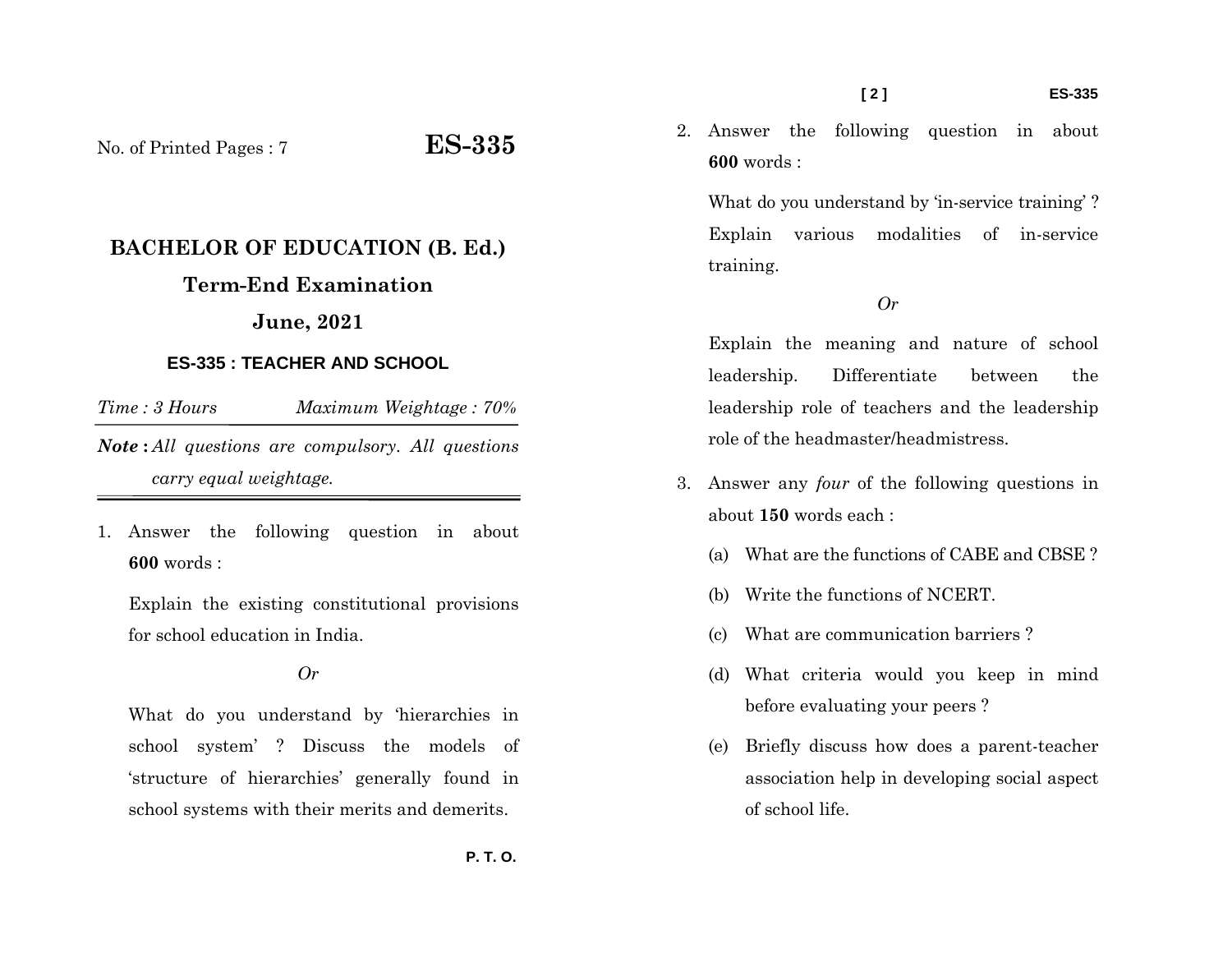- **[ 3 ] ES-335**
- (f) What should be the role of a teacher in managing laboratory in a school ?
- 4. Answer the following question in about **600** words :

Suppose you are made the incharge of cocurricular activities of your school. What cocurricular activities would you like to introduce in your school ? How will you ensure the active participation of all teachers ?

शिक्षा में स्नातक (बी. एड.)

**Haid** परीक्षा

**twu] 2021**

ई.एस.-335 : शिक्षक और विद्यालय

समय : 3 घण्टे अधिकतम भारिता : 70%

**नोट** : सभी प्रश्न अनिवार्य हैं। सभी प्रश्नों की भारिता समान है।

- 1. निम्नलिखित प्रश्न का लगभग 600 शब्दों में दीजिए $:$ 
	- भारत में विद्यालयी शिक्षा के लिए वर्तमान संवैधानिक प्रावधानों की व्याख्या कीजिए।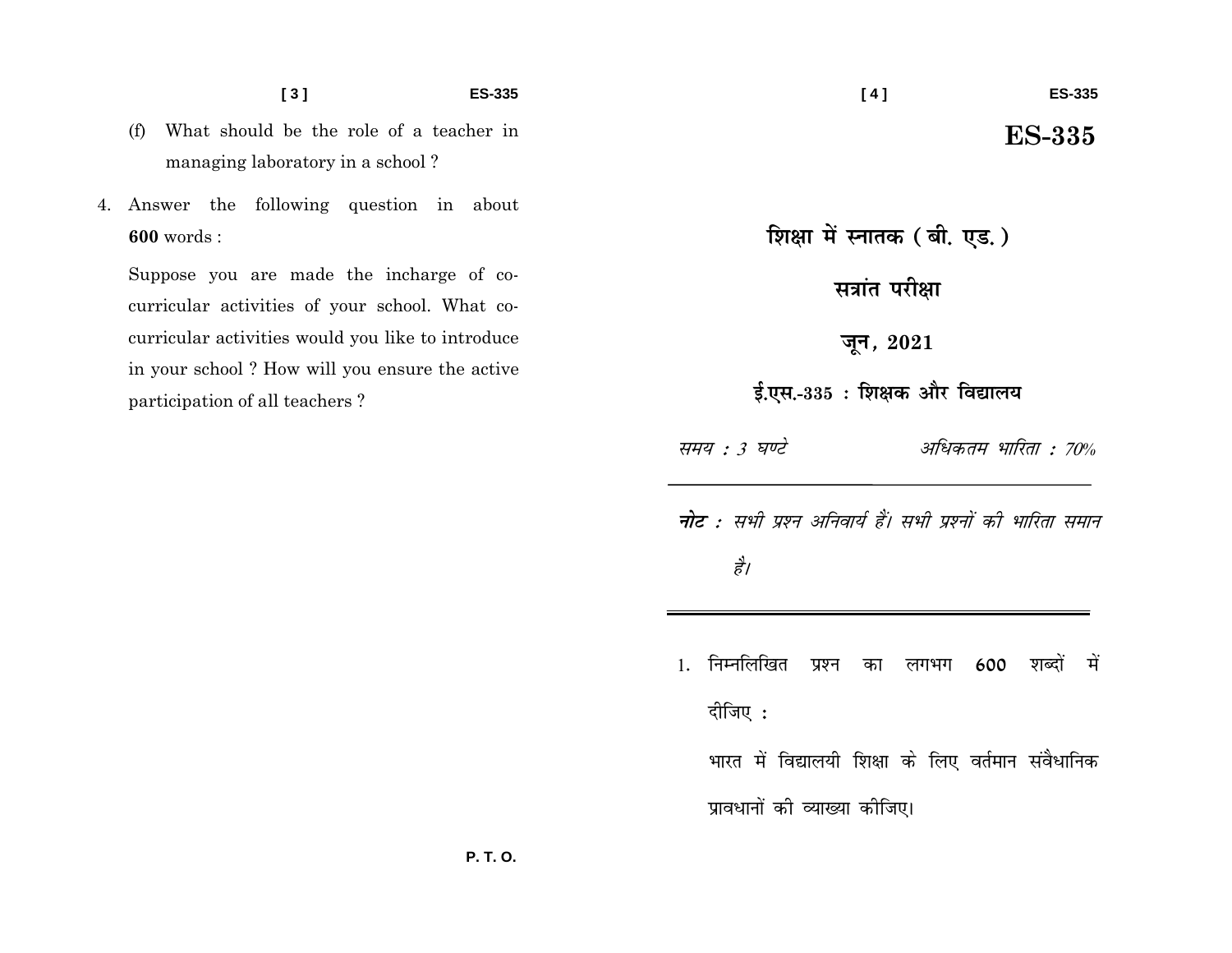### $[5]$ **ES-335** अथवा

'विद्यालय तंत्र में श्रेणीक्रम' से आप क्या समझते हैं ? विद्यालय तंत्र में सामान्यत: पाई जाने वाली 'श्रेणीक्रम संरचना' के प्रतिमानों की चर्चा करते हुए उनके लाभ व कमियाँ बताइए।

2. निम्नलिखित प्रश्न का उत्तर लगभग 600 शब्दों में दीजिए:

'सेवारत प्रशिक्षण' से आप क्या समझते हैं ? सेवारत प्रशिक्षण के विविध प्रकारों की व्याख्या कीजिए।

#### अथवा

विद्यालय नेतृत्व के अर्थ एवं प्रकृति की व्याख्या कोजिए। अध्यापक तथा प्रधानाध्यापिका/प्रधानाध्यापक को नेतृत्वकारी भूमिकाओं में अन्तर स्पष्ट कीजिए।

3. निम्नलिखित में से किन्हीं **चार** प्रश्नों के उत्तर प्रत्येक लगभग 150 शब्दों में दीजिए:

**ES-335** 

 $[6]$ 

- (a) CABE तथा CBSE के क्या प्रकार्य हैं ?
- (b) NCERT के प्रकार्यों का वर्णन कीजिए।
- (c) संप्रेषण अवरोध क्या हैं ?
- (d) अपने साथियों के मूल्यांकन से पूर्व आप क्या

मानदंड ध्यान में रखेंगे ?

(e) विद्यालय जीवन के सामाजिक पहलू के विकास में

एक अध्यापक-अभिभावक संघ कैसे मदद करता

है, संक्षिप्त में चर्चा कोजिए।

(f) एक विद्यालय में प्रयोगशाला प्रबन्धन में एक शिक्षक की क्या भूमिका होनी चाहिए ?